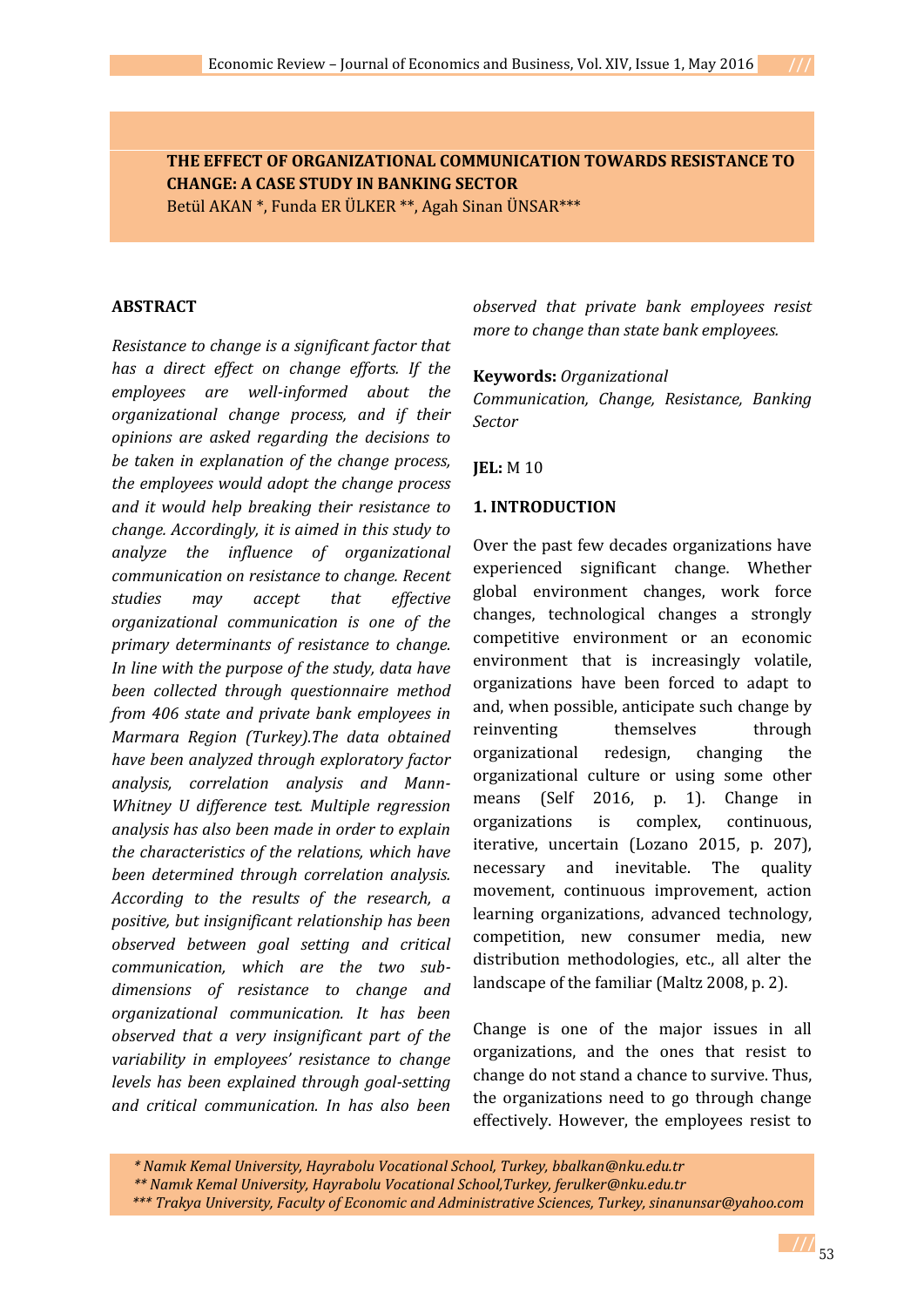change for various reasons (economic, sociological, psychological and rational). Resistance to change obstructs effective and abundant use of organizational resources and leads to administrative failure. Therefore, the resistance of the employees to change should primarily be eliminated for administrative progress (Tunçer 2013, p. 373).

In business world, communication is necessary for conducting business in an efficient manner. Any business involves two types of communication: external communication that is directed to the actors in the business environment, and internal communication or organizational communication that is directed to employees (Spaho 2013, p. 103). Within this context, the concept of communication plays a significant role in organizations in this process of change. Bovey and Hede (2001), suggested that resistance is the most critical factor in poor and stagnating change processes in service business. If the managers want to prevent resistance in the process of change, they should give more weight to communication management (Kozak Akoğlan & Genç 2014, p. 83).

This study aims to bring forward the way effective communication in organizations influences the resistance of the employees to change. For this purpose, the related literature has been reviewed in the first part of this study, and then the methodology and findings have been presented.

# **2. THE NOTIONS OF ORGANIZATIONAL COMMUNICATION AND RESISTANCE TO CHANGE**

### **2.1. Organizational Communication**

Communication is the process of conveying feelings, thoughts, beliefs, attitudes and behaviors verbally, non-verbally or in writing

in order to influence other people's behaviors or to come to a certain conclusion. The interaction among people, organizations and institutions occurs by means of communication (Demirtaş 2010, p. 413). Within organizational context, communication is defined as exchange of information and opinions between the components of the organization (internal environment) and the external environment of the organization for implementing organizational goals and for carrying out daily activities within the organization (Tınaztepe 2012, p. 55). to another definition; organizational communication can be broadly defined as communication with one another in the context of an organization (Rho 2009, p. 1).

Communication is one of the central components of every organization; therefore, it is clear why is the better understanding of communication efficacy the key to the overall organizational success (Turkalj & Fosić 2009, p. 34). Thus, communication is a process, which both directly and indirectly affect the performance of the organization (Karcıoğlu et al. 2009, p. 60). Communication has crucial impacts within or among workgroups in that organizational communication is a channel to flow information, resources, and even policies (Rho 2009, p. 1).

Weihrich and Koontz state that the function of communication in the organization is to connect the employees of that organization in order to reach mutual goals. Hence, the importance of communication in the organization is important because of (Turkalj & Fosić 2009, p. 34):

-the company's goal setting and their carrying out,

-the development of plans towards their realization,

-human and other resources management in the most successful and appropriate way,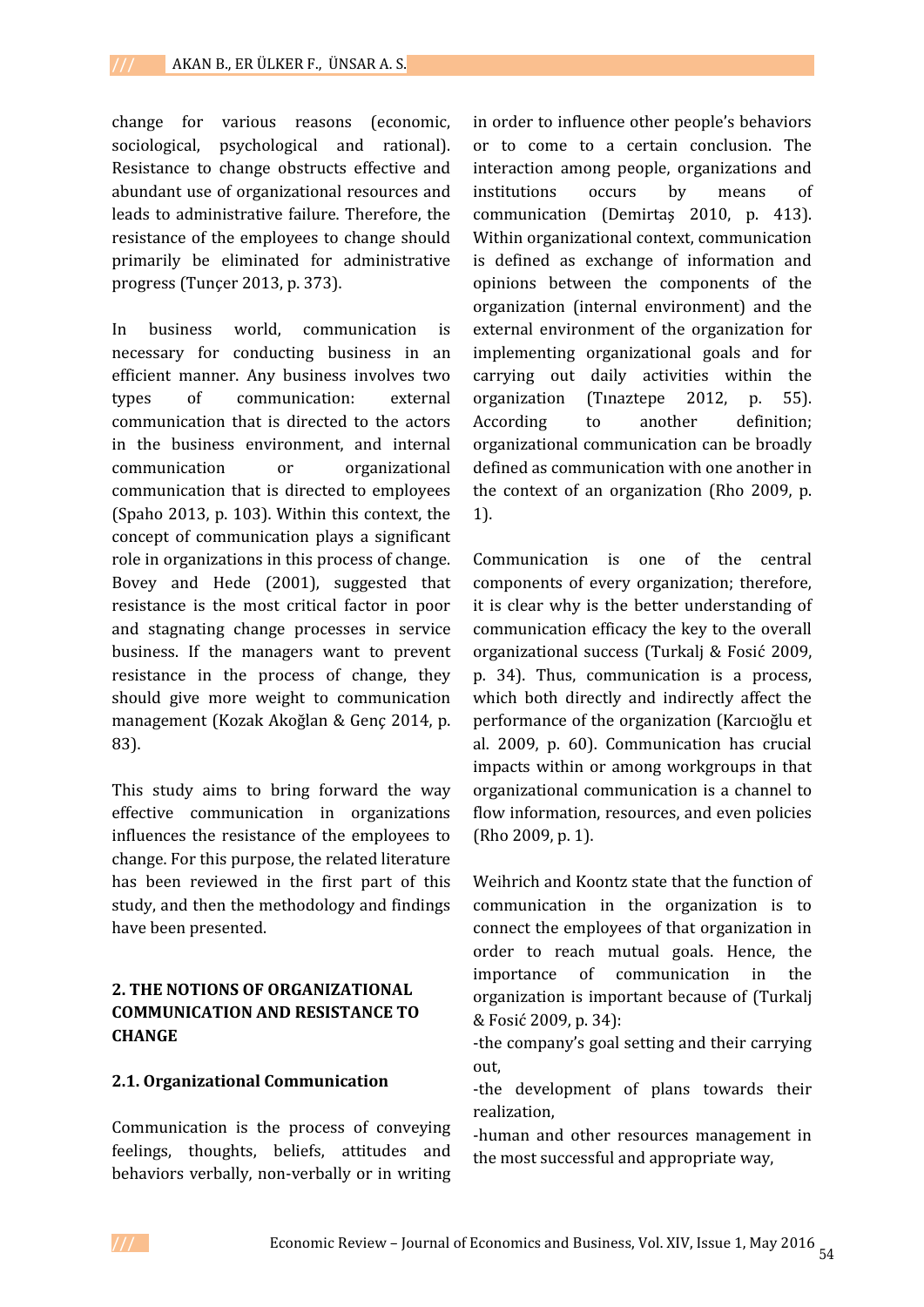-the choice, the progress and the performance evaluation of the organization members,

-the management, guiding, motivating and creating a climate in which people want to contribute,

-the control over realization.

The organizations keep changing and they are becoming more complex structures along with the ever-changing and rapidly emerging global trends. The contributors of these organizations, the employees, keep adapting themselves to ever-changing conditions and raising their expectations. Effective communication is the key factor that ensures harmony in the light of these changes between the organizations and the employees (Tanrıverdi et al. 2010, p. 102).

# **2.2. Resistance to Change**

The concept of change, which is substituted for other concepts, such as innovation, reform, and progress, is a different, yet relevant concept (Güçlü & Şehitoğlu 2006, p. 241). According to Smith (2005), in the late 1940s the phenomenon of organizational resistance to change has become a distinct field of study. One of the most well documented findings from studies of individual and organizational behavior is that organizations' and members' resistance to change (Islam et al. 2010, p. 233).

Change, the process of moving to a new and different state of things is a constant for organizations in order to survive and stay competitive (Abdel-Ghany 2014, p. 297).

Change has become a central theme in the study of organizations. During the past decade, scores of articles have been dedicated to exploring the process and management of and an entire industry has emerged around the practice of change management. Although the interest in change among organizational scholars continues to rise, our understanding of the concept remains limited by several flawed assumptions relating to change and to the nature of organizations (Grubbs 2001, p. 376).

Thus, while change is the empirical analysis of the differences in the structure, quality or the status of an organizational entity that occur in the course of time (Çapraz 2009, p. 4); organizational change is the movement of an organization away from its present state and towards some desired future state to increase its effectiveness (Lunenburg 2010, p. 1).

As detailed in Table 2.1 and in the discussion that follows, there is great similarity from text to text in the description of causes of resistance to change and in strategies for overcoming it (Dent & Goldberg 1999, p. 27- 28).

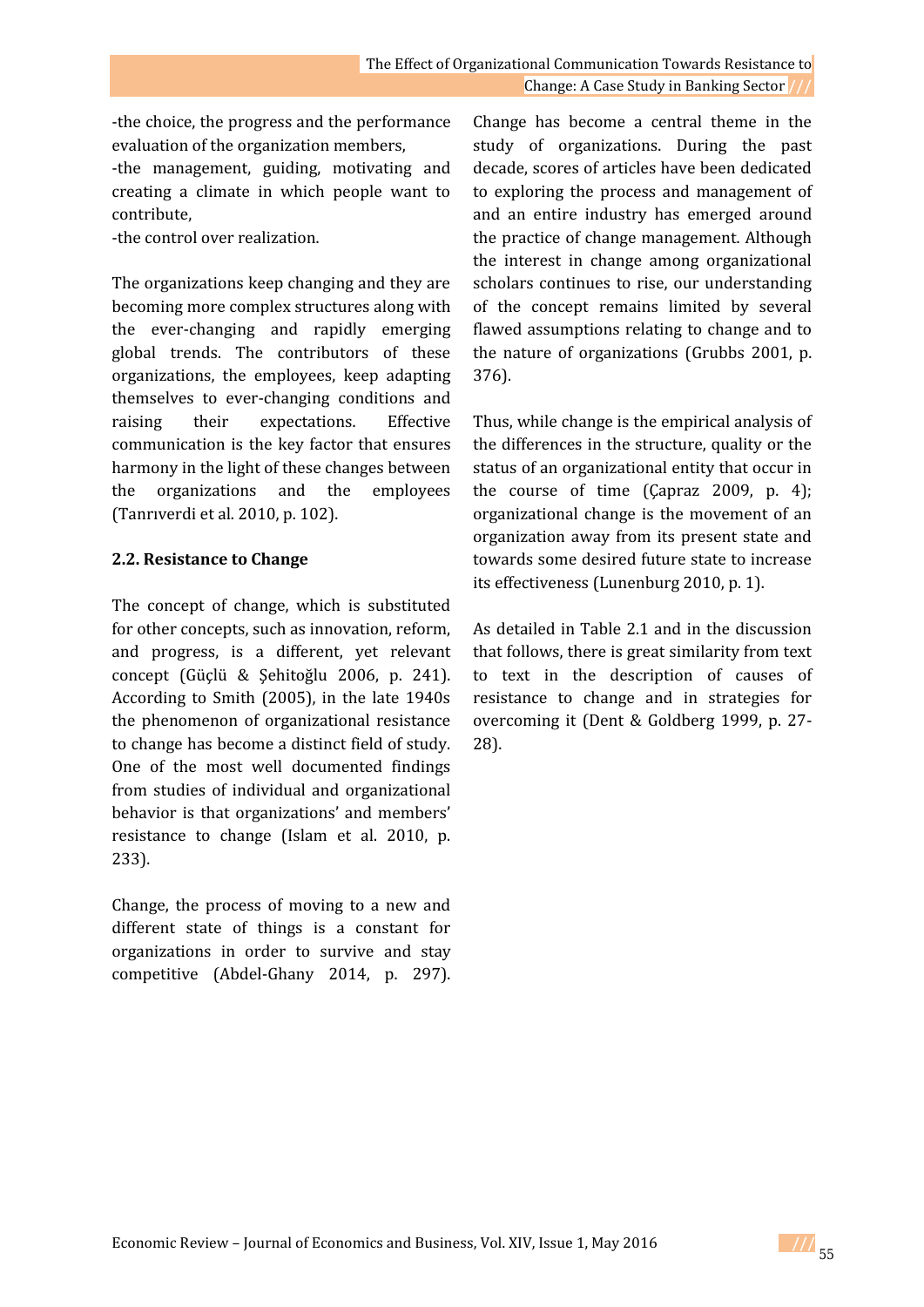| <b>Authors</b>                | Aldag &<br><b>Kreitner</b><br>Griffin<br>(1992)<br><b>Stearns</b> (1991)<br>(1993) |                  | Schermerhorn<br>(1989)     | Dubrin &<br><b>Ireland</b><br>(1993) |             |
|-------------------------------|------------------------------------------------------------------------------------|------------------|----------------------------|--------------------------------------|-------------|
| Causes of resistance          |                                                                                    |                  |                            |                                      |             |
| Surprise                      | X                                                                                  |                  |                            |                                      |             |
| Inertia                       | X                                                                                  |                  |                            |                                      |             |
| Misunderstanding              | $\mathbf X$                                                                        | $\mathbf X$      | $\mathbf X$                | $\mathbf X$                          |             |
| <b>Emotional side effects</b> | X                                                                                  | $\mathbf X$      | $\mathbf X$                | $\mathbf X$                          |             |
| Lack of trust                 | X                                                                                  | $\mathbf X$      | $\mathbf X$<br>$\mathbf X$ |                                      |             |
| Fear of failure               | X                                                                                  |                  |                            |                                      | X           |
| Personality conflicts         | X                                                                                  | X                | X X                        |                                      |             |
| Poor training                 | X                                                                                  |                  |                            |                                      |             |
| Threat to job status/security | $\mathbf X$                                                                        | $\mathbf X$      | $\mathbf X$                | $\mathbf X$                          | $\mathbf X$ |
| Work group breakup            | X                                                                                  | $\mathbf X$      | $\mathbf X$                | $\mathbf X$                          |             |
| Fear of poor outcome          |                                                                                    |                  |                            |                                      | $\mathbf X$ |
| Faults of change              |                                                                                    |                  |                            |                                      | $\mathbf X$ |
| Uncertainty                   |                                                                                    | $\mathbf X$      | $\mathbf X$                | $\mathbf X$                          |             |
| Strategies for overcoming     |                                                                                    |                  |                            |                                      |             |
| Education                     | X                                                                                  | $\mathbf X$      | X                          | X                                    |             |
| Participation                 | X                                                                                  | $\boldsymbol{X}$ | X                          | $\boldsymbol{\mathrm{X}}$            | X           |
| Facilitation                  | X                                                                                  | $\mathbf X$      | $\mathbf X$                | $\mathbf X$                          |             |
| Negotiation                   | X                                                                                  | $\mathbf X$      | $\mathbf X$                | $\mathbf X$                          | X           |
| Manipulation                  | X                                                                                  | $\mathbf X$      | $\mathbf X$                | $\mathbf X$                          | $\mathbf X$ |
| Coercion                      | $\mathbf X$                                                                        | $\mathbf X$      | $\mathbf X$                | $\mathbf X$                          |             |
| Discussion                    |                                                                                    |                  |                            |                                      | $\mathbf X$ |
| Financial benefits            |                                                                                    |                  |                            |                                      | X           |
| Political support             |                                                                                    |                  |                            |                                      | X           |

#### Table 2.1: Resistance to Change: Causes and Strategies

Source: Dent & Goldberg 1999, p. 28

Some symptoms existing within an organization overtly reveal the need for a change. In the following cases, for example, the need for a change within the organization is evident. 1. Continuous reoccurrence of the same problems, 2. Failure to come to a conclusion, although various strategies have

Employees' resistance to change within an organization may both be considered as

been implemented to solve the problem, 3. Poor employee motivation due to various reasons (Çolakoğlu 2005, p. 66-67). Hence, it is time to expand our understanding of resistance to change, including its sources and its potential contribution to effective change management (Ford et al. 2008, p. 362).

positive or negative. The fact that resistance is perceived, in a sense, as feedbacks from the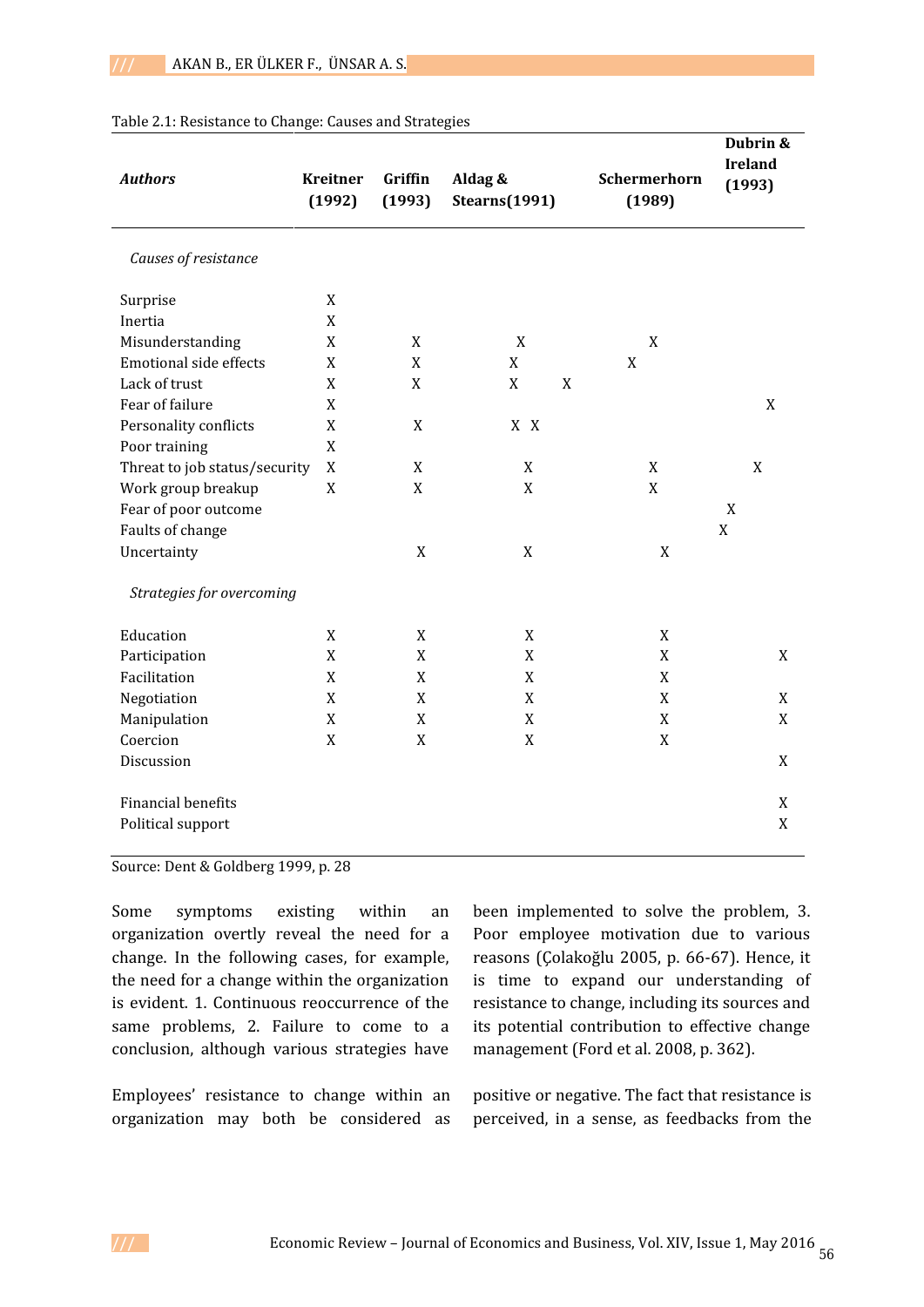party (a person or a group) that is subject to change, and that these feedbacks are used to correct any

potential mistakes is considered as the positive side of resistance. Some change agents may also be utilized to eliminate or mitigate resistance to change. These are: participation, explicit or implicit oppression, manipulation and cooptation, bargaining, communication and education. Almost everything on a personal and organizational level continuously change as to form and substance. Change is agonizing for reasons, such as breakdown of previous relationships, excessive stress, continuous self-perpetuation, and loss of prestige and interests. However, not every process of change should go through the same process. As long as change becomes a lifestyle, the grief will eventually diminish, and it will broaden the horizons of the employees and the organizations (Koçel 2011, p. 685-687). There are many discussions in the literature about resistance to change, focusing on how change requires the culture of the organization to change first, including changes in employees' values and beliefs and in the way they enact these values and beliefs (Yuh - Shy 2011, p. 1).

Change is perceived as uncertainty for the employees and meets little or much resistance. However, it is possible to use various methods to decrease or eliminate this resistance. The change approach selected to prevent resistance to change must provide clear-cut advantages to the employees. It must not be forgotten that the employees have their own period for change and their willingness and support for change is a little dependent on this (Okutan & Okutan 2013, p. 131).

# **2.3. Organizational Communication and Resistance to Change Relationship**

Fundamental to the success of organizational change is the acceptance of the change by employees. Within this context, the work of Kubler-Ross (1973), who argued that all humans go through 5 stages of 'grief' (denial, anger, bargaining, depression and acceptance) when faced with a loss or change, has been seen as relevant and has been applied to the management of organizational change. Wiggins (2009) uses the model to help guide communication and support during the period of change, which she suggests should be tailored to the stage of change that the employees have reached. For example, after the news of change is delivered, employees need to be given information to tackle their denial. Once the information has sunk in and they experience anger, bargaining and depression they require various kinds of support. Once employees have begun accepting the situation they need a vision to put their commitment into (Barnard & Stoll 2010, p. 5).

Communication commonly exists in daily life at work. Managers and employees use communication to collaborate, exchange knowledge, information and get people motivated. Communication includes different aspects, such as: timing, communication approach, the content of the message, etc. It is crucial for managers to be aware of is that it is impossible to successfully implement change process without an effective communication. argues that "without credible communication, and a lot of it, the hearts and minds of the troops are never captured" (Yang 2014, p. 15).

Implementing planned change is almost always difficult; communication problems are

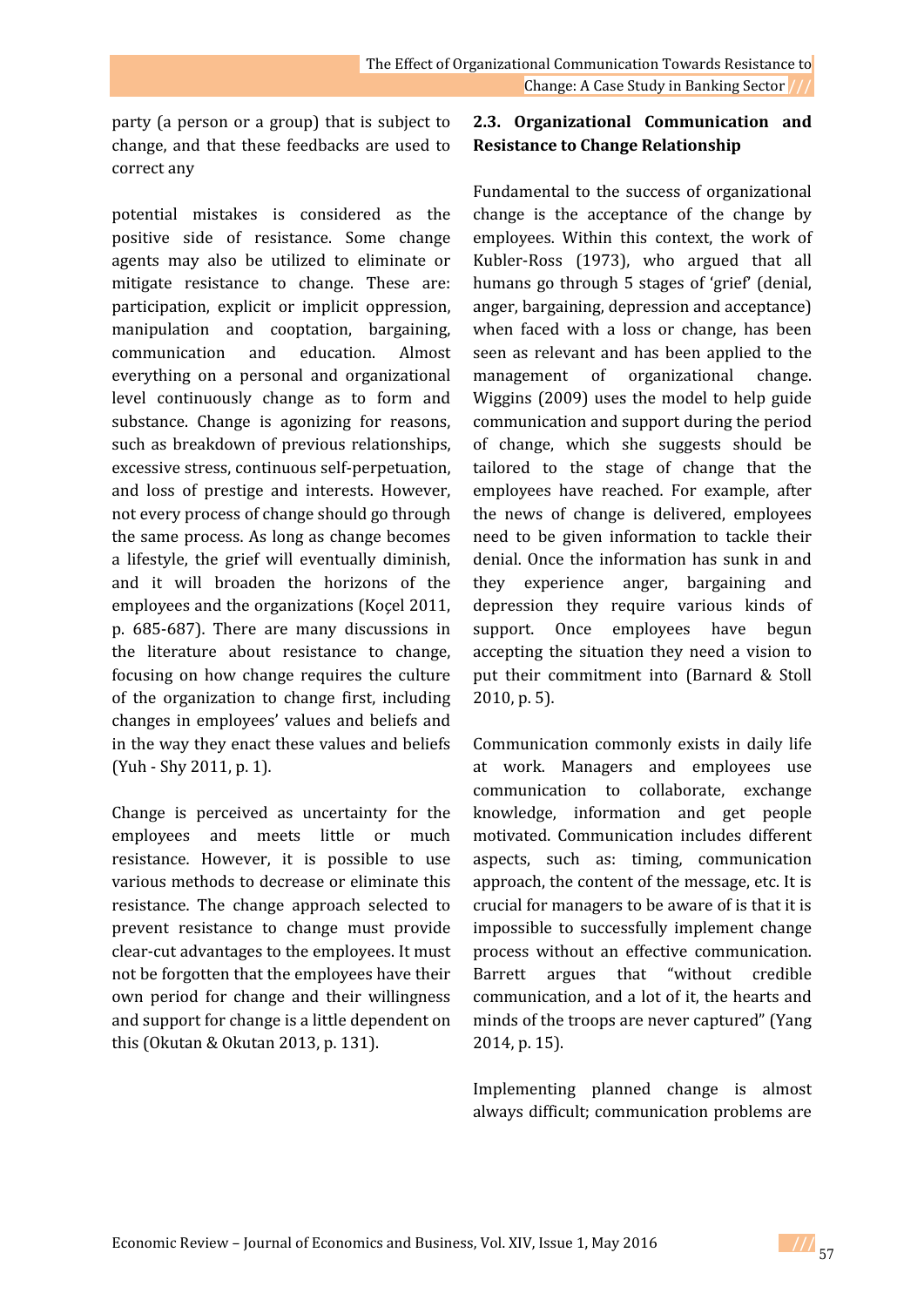commonplace. Organizational leaders face the challenge of how to best communicate the changes affecting their stakeholders in such a way so as to encourage acceptance, minimize resistance, and enhance the implementation of the change (Messer 2006, p. 36).

Figure 2.1 depicts the change communication model derived from the literature review. It shows the impact of various variables on

communication. The level of community spirit, trust, motivation, commitment, job security and participation must be satisfied and increased so that the employees may understand the idea behind the change and address the needs competently. This gives rise to the commitment to change which finally results in successful organizational change (Husain 2013, p. 47-48).



**Figure 2.1. Change Communication Model** *(Source: Husain 2013, p. 48)*

As a result, communication is one of the most important organizational instruments to ensure cooperation, solidarity and harmony within an organization. If this instrument can be used effectively within the change management process, it will have significant contributions to carry out a successful change process. A proper communication should be established through dialogue in order to reveal the necessary subjects within the process of change (Tunçer 2013, p. 392).

The employees should believe the fact that change will have positive outcomes both for themselves and their organizations in order to eliminate resistance to organizational change and to make sure that they accept and adopt change. This belief grows stronger as the employees get more opportunities to have a in the decision-making and implementing processes, and the organizational change becomes more likely to have successful outcomes (Kerman & Öztop 2014, p. 17).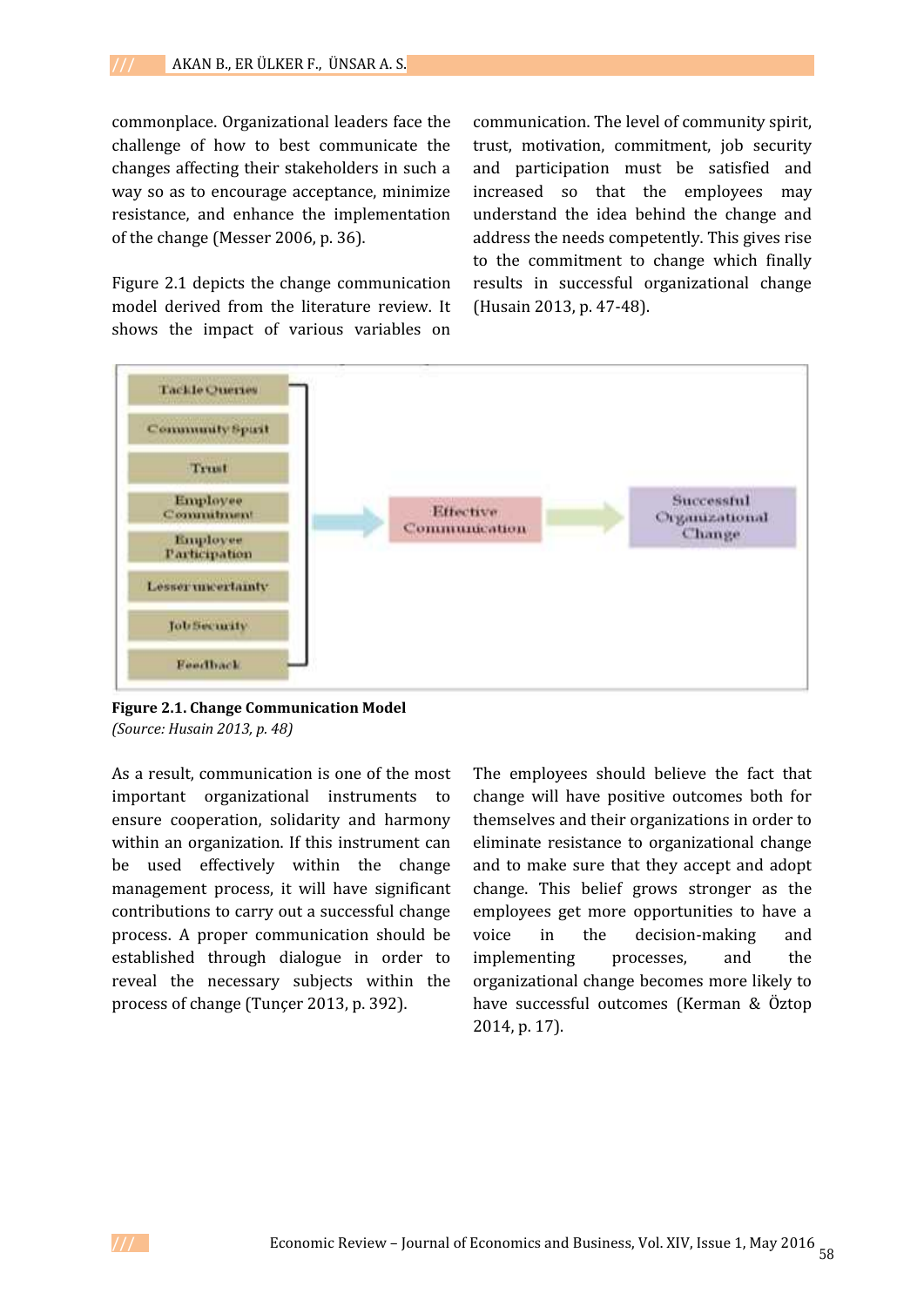### **3. RESEARCH METHODOLOGY**

# **3.1. The Purpose, Scope and Limitations of the Study**

The purpose of this study is to examine the effect of organizational communication on resistance to change. This study has some thematic and practical limitations. The subject of the research is limited to examination of the effect of organizational communication on resistance to change. Due to time and cost limitations, the research is limited to cover the employees of state and private banks in Marmara Region. This research does not intend to generalize the results, and the results are limited to the banks within the scope of this study.

# **3.2. Research Model and Hypotheses**

The research model assumes that organizational communication has an influence on resistance to change. The research hypotheses developed in line with

the purpose and model of the research are as follows:

H1: There is a statistically significant relationship between the goal setting and resistance to change.

H2: There is a statistically significant relationship between the informing and resistance to change.

H<sub>3</sub>: There is a statistically significant<br>relationship between the critical relationship between the communication and resistance to change.

H4: There is a difference between the sub dimensions of organizational communication scale and the types of banks the employees are working.

H5: There is a difference between the resistance to change dimension and the types of banks the employees are working.



**Figure 3.1. Research Model**

### **3.3. Sample and Measures**

The sample of the research is composed of public and private banks in Marmara Region of Turkey. The participants of the study

consist of 406 bank employees. From the 450 questionnaires that have been sent out, 426 have been returned, representing a response rate of approximately 95%. After elimination of cases having incomplete data and outliers,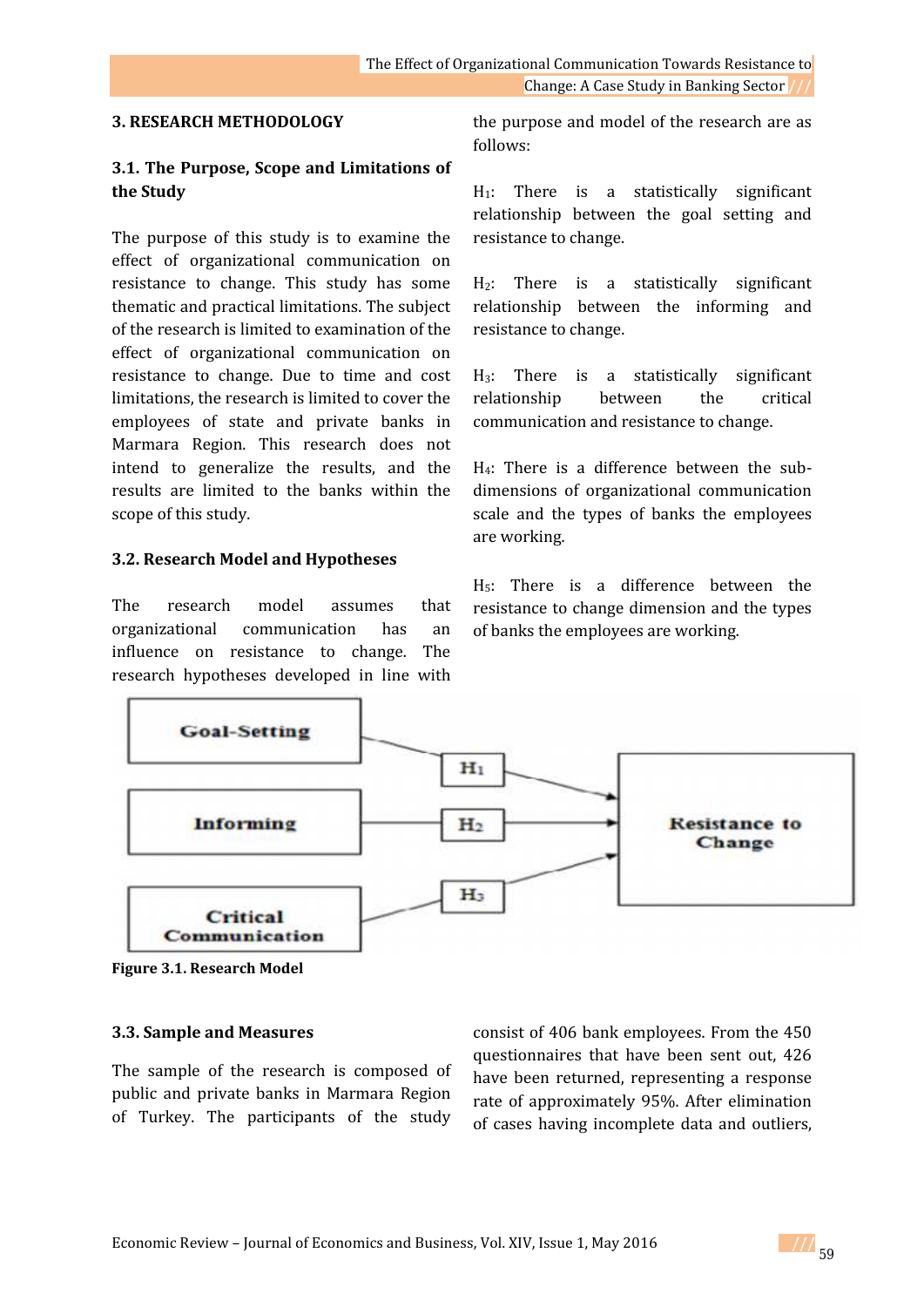406 questionnaires (90%) have been accepted as valid and included in the evaluations. In this study questionnaire method is used for data collection. Convenience sampling method is preferred. Questionnaire form contains two measurements related to organizational communication, and resistance to change.

**Organizational Communication Scale:** Yüksel's (2005) scale has been used for measuring informing, goal setting and critical communication.

**Resistance to Change Scale:** The scale of Altındiş et al., (2011) has been used for measuring the resistance of the employees to change.

For answers to the statements of survey, a Likert-type metric, that is, expressions with five intervals has been used. Anchored such; "1- strongly disagree, 2- disagree, 3 uncertain, 4-agree, 5-strongly agree. Questionnaire also contains sixteen questions to determine demographic characteristics of the employees.

| Table 3.1. Scales and the Number of Variables |  |
|-----------------------------------------------|--|
|-----------------------------------------------|--|

| <b>Scales</b>        | The Number of |
|----------------------|---------------|
|                      | Variables     |
| (Organizational      |               |
| Communication)       |               |
| <b>Informing</b>     | 6             |
| <b>Goal-Setting</b>  | 5             |
| <b>Critical</b>      | 5             |
| Communication        |               |
|                      |               |
| Resistance to Change | 20            |
| Demographic          | 16            |

### **3.4. Statistical Analysis**

SPSS for Windows 20.0 program is used to the data obtained by the questionnaire. Factor analysis is used to test the variables related to organizational communication and resistance to change dimensions. Cronbach Alpha values determine the reliability levels of the scales that were computed. In order to test the hypotheses, the analysis of Pearson Correlation is used and multiple regression analysis is used to explain the relationships among the organizational communication and resistance to change.

# **4. RESEARCH FINDINGS**

# **4.1. Demographical Findings**

According to the obtained data, there were 164 males (40%) and 242 females (60%) which amounted to 406 respondents. Majority of the respondents were between the age of 18 and 29 years (64%). The educational level of the respondents ranged from High School (9%), Associate Degree (37%), Bachelor's Degree (49%), and Post Graduate (5%). 84% of the employees have been working in this sector between 0-9 years and 13% of the employees have been working in this sector between 10- 19 years. In addition, 49% of the employees have been working in public banks and 51% of them in private banks.

# **4.2. Factor Analyses and Reliability Analyses**

Kaiser-Meyer-Olkin (KMO) test that is used for basic components analysis for the organizational communication variables showed that the size of the sample was sufficient (KMO value .84) for factor analysis. Barlett test conducted to determine whether the data for organizational communication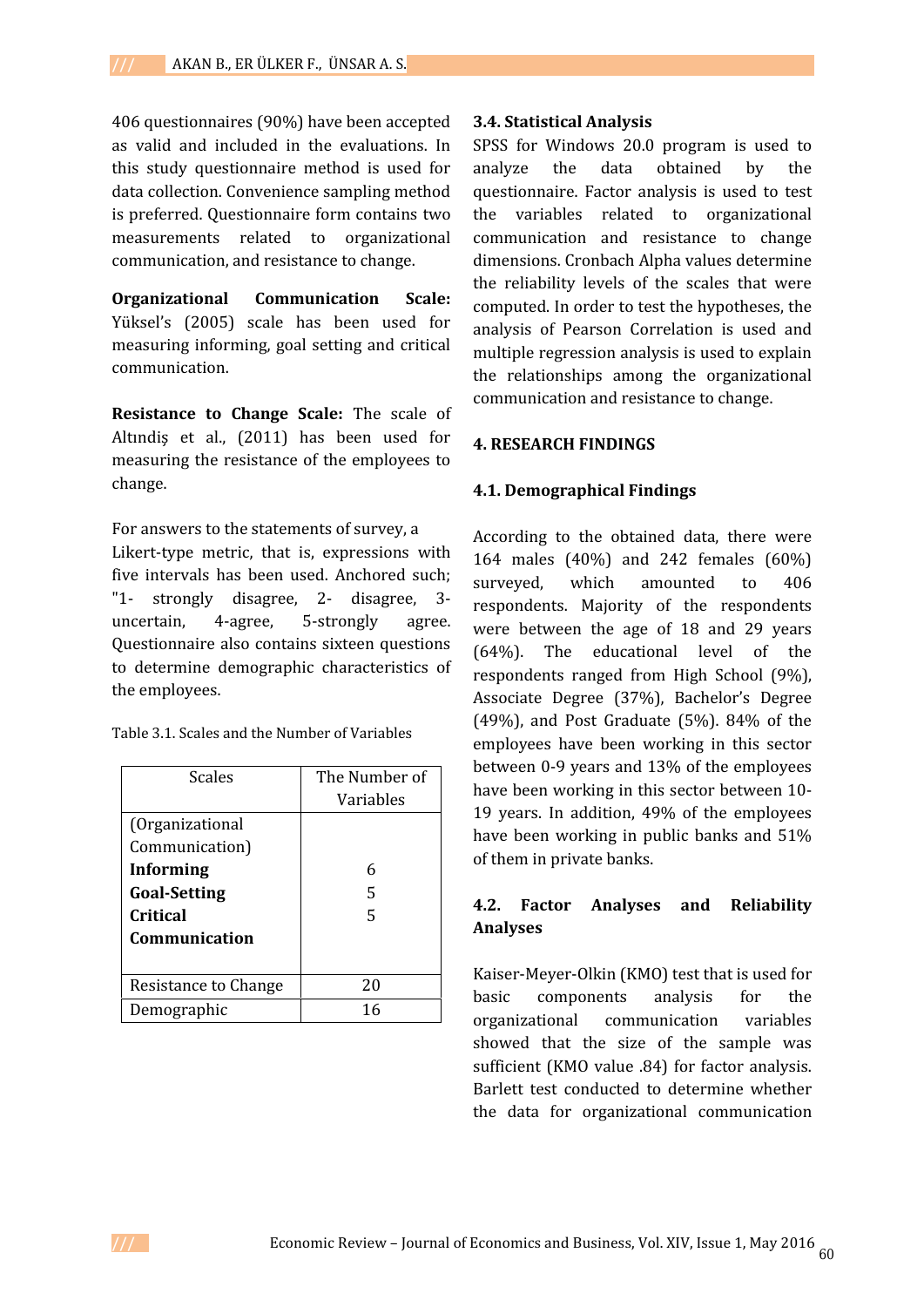conformed to normal distribution or not produced a significant result (2130.929; p<0.000). Through factor analysis of the organizational communication variables and Varimax Rotationed Factor Loadings, three factors obtained with self-values greater than

1.00. These factors explain the 73.786% of the total variance. Table 4.1. shows the factors, factor loadings and the internal consistency coefficients calculated for each factor.

Table 4.1. Rotated Factor Loadings with Calculated Organizational Communication Measures

| Factor 1: Goal-Setting (explained variance = 32.107%; Cronbach's Alpha = 89)                       |      |
|----------------------------------------------------------------------------------------------------|------|
|                                                                                                    | .865 |
| 11. My manager informs me about future plans related to my work group.                             | .864 |
| 10. My manager explains the reasons for the business calendar (program).                           | .811 |
| 12. My manager sets useful goals for me to achieve.                                                | .770 |
| 9. My manager asks for my opinions about how to do the work.                                       |      |
| Factor 2: Informing (explained variance = 23.961%; Cronbach's Alpha = .87)                         |      |
| 1. I can ask for explanations when I do not understand the instructions of my manager.             | .905 |
| 2. My manager informs me about the reasons for changes regarding my job.                           | .772 |
| 3. My manager informs me about the rules and policies of the establishment.                        | .758 |
| Factor 3: Critical communication (explained variance = 17.717%; Cronbach's                         |      |
| Alpha = $.66$ )                                                                                    | .875 |
|                                                                                                    | .830 |
| 14. My manager criticizes the way I do my job in front of others.                                  | .520 |
| 22. My manager has a critical approach towards my personality.                                     |      |
| 21. When I believe the instructions of my manager are wrong/misleading, I begin to<br>interrogate. |      |

6 items, which were considered to have lower factor loadings at the end of the factor analysis, were excluded from the scope of the scale. The internal consistency coefficients (Cronbach Alpha values), which were obtained at the end of the reliability analysis performed for the remaining three factors, are .89 .87 and .66, respectively. The internal consistency coefficients of resistance to change is computed also .86. These results show that the scales used in this study have sufficient reliability for social sciences.

# **4.3. Findings on the Research Hypotheses**

It is examined whether the answers given to organizational communication scale show a normal distribution, and whether the variances are homogeneous. According to the normal distribution and homogeneity of the variances hypotheses have been rejected (p<0.05). Thus, Mann-Whitney U test, which is generally used to determine the differences between two continuously-measured independent groups, is used to determine the sectors having differences (Kalaycı 2010, p. 99). Table 4.2.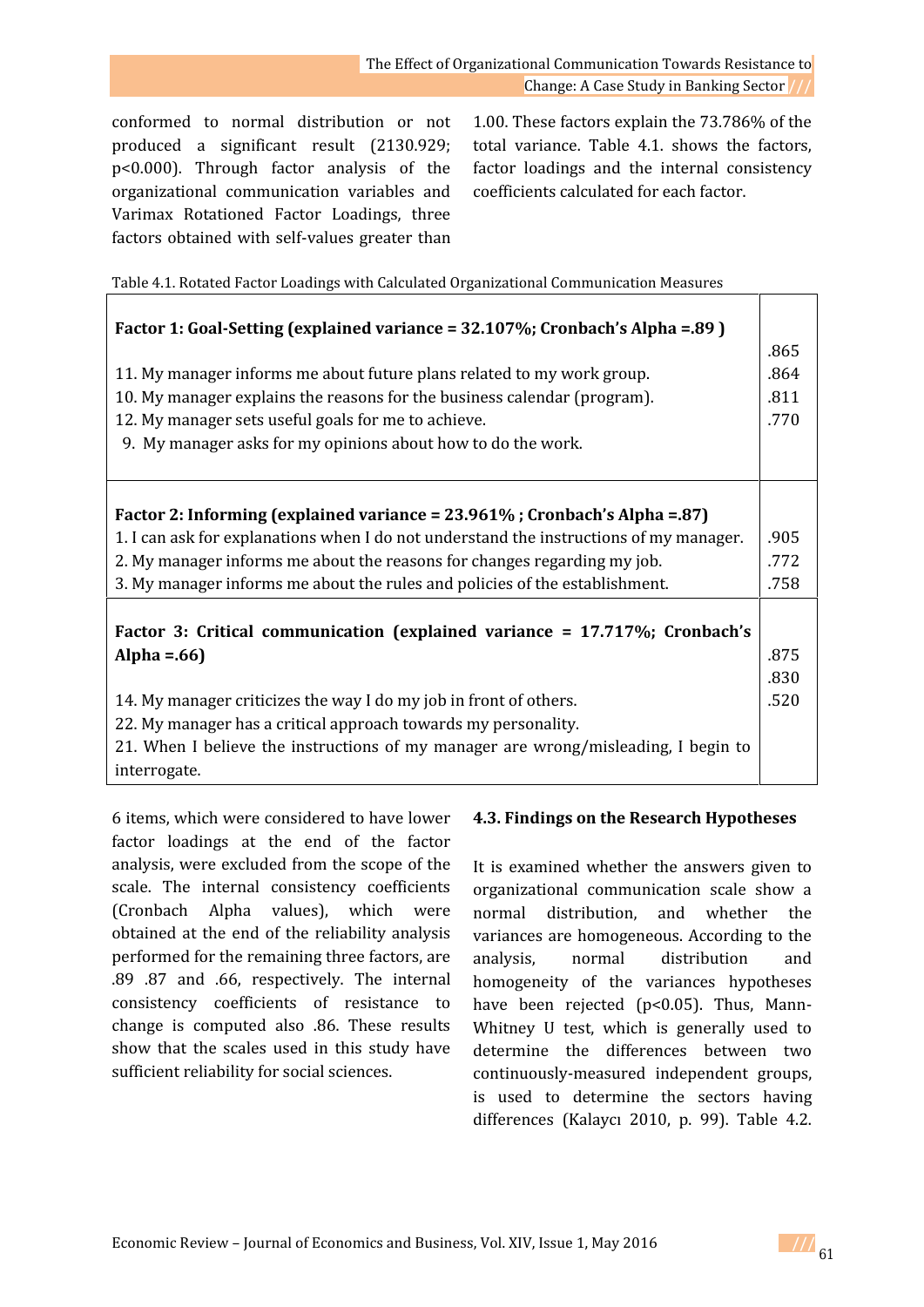shows the test of the differences of the sub dimensions of organizational communication scale in accordance with the fact that whether the employee is working for a state or a private bank.

Table 4.2. Test of the Differences of the Sub dimensions of Organizational Communication Scale in Accordance with the fact that Whether the Employee is Working for a State or a Private Bank

| Sub-         |             | <b>Mean Rank</b> | <b>Type</b> | p              |
|--------------|-------------|------------------|-------------|----------------|
| dimensions   | <b>Publ</b> | <b>Priva</b>     | of Test     |                |
|              | ic          | te               | Mann-       |                |
|              |             |                  | Whitn       |                |
|              |             |                  | ey U        |                |
| Goal-Setting | 185,        | 220,1            | 17121,      | 0,             |
|              | 97          | 9                | 50          | 03             |
| Informing    | 196,        | 210,3            | 19169.      | $\overline{2}$ |
|              | 32          | 4                | 50          | 29             |
| Critical     | 190,        | 215,8            | 18016.      | ,0             |
| Communicat   | 49          | 8                | 50          | 29             |
| ion          |             |                  |             |                |

As it is seen in Table 4.2. since p<0.05, there is a difference between the statements of the employees regarding "Goal-Setting" and "Critical Communication" according to the fact that whether the employee is working for a state or a private bank. Thus,  $H_4$  hypothesis has been accepted regarding "Goal-Setting" and "Critical Communication" sub-dimensions. There is no difference in the statement regarding "Informing", since p>0.05. ıt may also be concluded that there is no difference between state and private banks regarding informing the employees on their jobs or the rules and policies of the establishment. Mean ranks of state bank employees regarding "Goal-Setting" are very low (185.97) comparing to the mean ranks of the private bank employees (220.19). It may be concluded that "goal-setting" is more

prioritized by the private bank employees than the state bank employees. Mean ranks of state bank employees regarding "Critical Communication" are very low (190.49) comparing to the mean ranks of the private bank employees (215.88). Thus, it may be concluded that the private bank employees and managers are more critical and interrogative than the state bank employees regarding the subjects related to their jobs and organizations.

**p** It is examined whether the answers given to  $,0$   $\Big|$   $\Big|$   $\Big|$   $\Big|$  $\begin{bmatrix} 03 \\ 020 \end{bmatrix}$  $, Z$  dictri applied.  $\overline{a}$  assumption has been ensured (Altunişik et al.  $\left\{\n\begin{array}{c}\n29 \\
2012, p. 168\n\end{array}\n\right\}$ . Thus, Mann-Whitney U test has resistance to change dimension show a normal distribution, and whether the variances are homogeneous. According to the analysis, it has been determined that the data did not show a normal distribution  $(p<0.05)$ and the variances were homogeneous (p>0.05). Since the data were not normally distributed, non-parametric tests have been even though homogeneity been applied in this study to determine where the difference occurred. Table 4.3. shows the test for the differences in resistance to change scale in accordance with the fact that whether the Employee is working for a State or a Private Bank.

As it is seen in Table 4.3., since p<0.05, there is a difference between the statements of the employees regarding "Resistance to change" dimension according to the fact that whether the employee is working for a state or a private bank. Thus,  $H_5$  hypothesis has been accepted regarding "Resistance to Change" dimension. Mean ranks of state bank employees regarding "Resistance to Change" are very low (185.24) comparing to the mean ranks of the private bank employees (220.88). Thus, it may be concluded that the private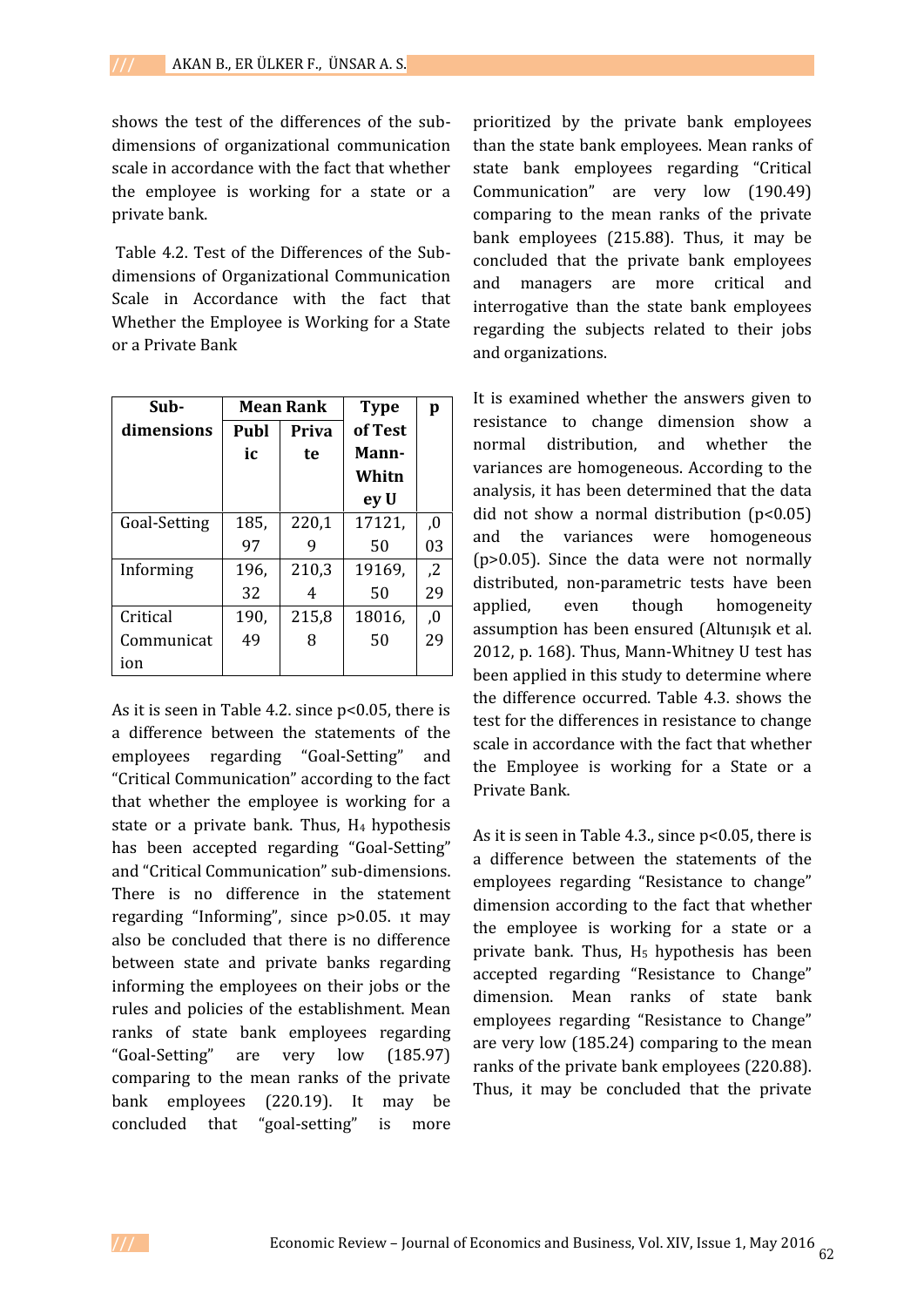bank employees resist more to change than the state bank employees.

The findings, which have been obtained as a result of the Pearson Correlation Analysis carried out to determine the relationship between the goal setting, informing and critical communication dimensions of

organizational communication and resistance to change, are given in Table 4.4.. Correlation analyses results indicate a positive and significant relationship among resistance to change and goal setting  $(r=141, p<0.01)$ ; also, a positive and significant relationship among resistance to change and critical communication

Table 4.3. Test for the Differences in Resistance to Change Dimension in accordance with the fact that whether the Employee is Working for a State or a Private Bank

| <b>Dimension</b>        | <b>Mean Rank</b> |                | <b>Type of Test</b>   |      |  |
|-------------------------|------------------|----------------|-----------------------|------|--|
|                         | <b>Public</b>    | <b>Private</b> | <b>Mann-Whitney U</b> |      |  |
| Resistance to<br>Change | 185,24           | 220,88         | 16976,50              | .002 |  |

| <b>Determinants</b> |           | 2    | 3    | 4 |
|---------------------|-----------|------|------|---|
| Resistance to       | 1.00      |      |      |   |
| Change              | $0.141**$ | 1.00 |      |   |
| Goal-Setting        | 0.082     |      | 1.00 |   |
| Informing           | $0.344**$ |      |      |   |
| Critical            | 1.00      |      |      |   |
| Communication       |           |      |      |   |

Table 4.4. Correlation Matrix

 $*$ p<0.001

 $(r=344, p<0.01)$ . These results support the hypotheses  $H_1$  and  $H_3$ . According to the correlation analysis among resistance to change and informing of the employees, there is no significant relationship. Taking this result into account, the hypothesis  $H_2$  is rejected.

Regression analysis was conducted to evaluate the relationship between the resistance to change and goal setting. According to regression analysis findings shown on Table 4.5.; 2% of the variance in resistance to change is explained by goal setting. The regression model, explaining the impact of goal setting on resistance to change, is valid (with  $F=8.229$ ;  $p<0.01$ ).

| Table 4.5. The Regression Analysis for Resistance |  |
|---------------------------------------------------|--|
| to Change                                         |  |

|              | $R^2$ | F | ĸ   |       |    |
|--------------|-------|---|-----|-------|----|
| Goal-Setting | ,020  |   | 141 | 2,869 | .0 |
|              | 8.229 |   |     |       | 04 |
|              |       |   |     |       |    |

 $*$ p<0.01

Table 4.6. indicates the results of the regression analysis, which is used to measure the critical communication on resistance to change. Model summary in Table 4.6. shows how much critical communication variables explain resistance to change. 11.8% of the variance in resistance to change is explained by critical communication. The regression

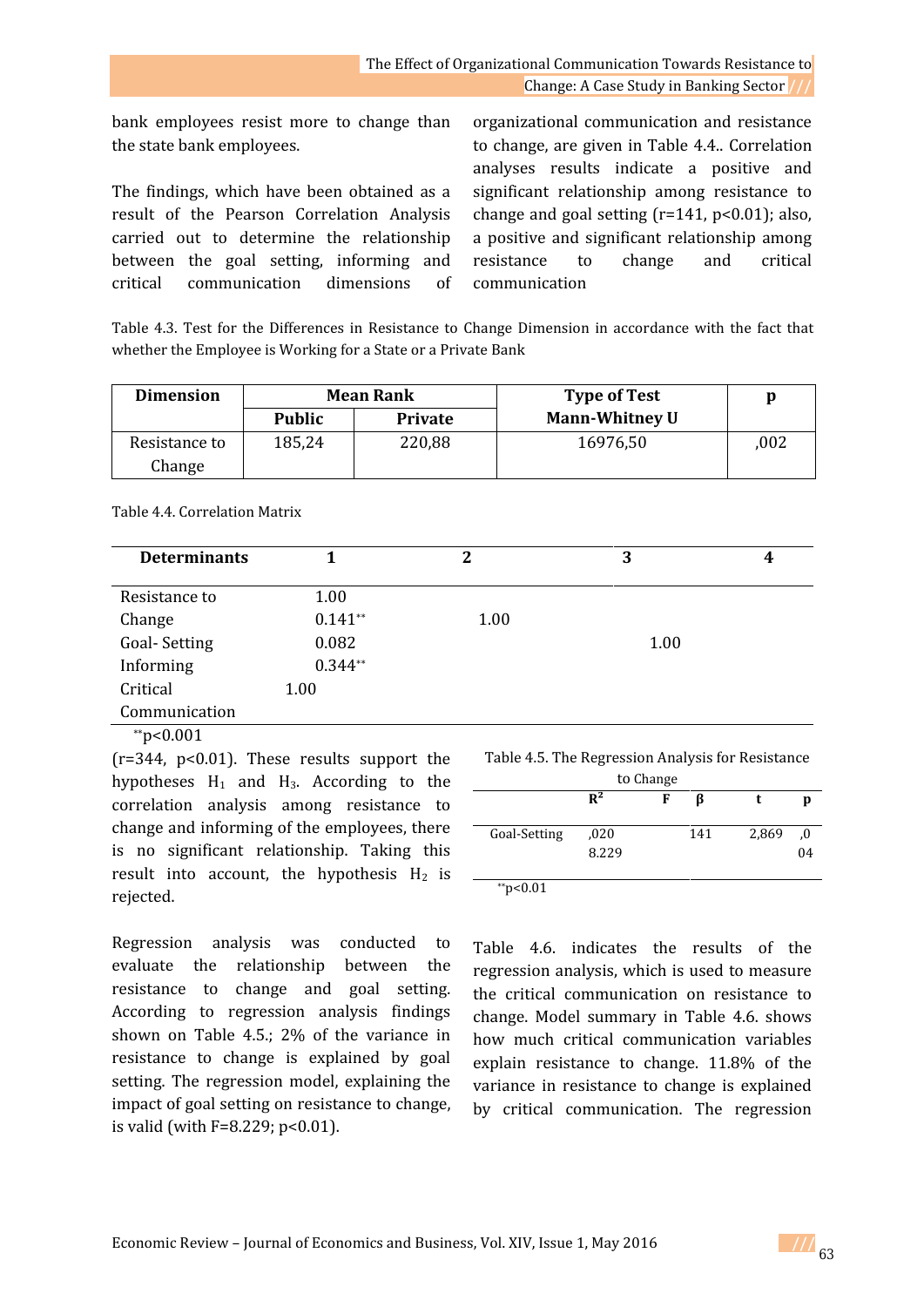model, explaining the impact of critical communication on resistance to change, is valid (with  $F=54.075$ ; p<0.01).

Table 4.6. The Regression Analysis for Resistance to Change

| $R^2$ |        |              |      |
|-------|--------|--------------|------|
| ,118  | 54.075 | 344<br>7,354 | ,000 |
|       |        |              |      |

 $*p<0.01$ 

#### **5. DISCUSSION AND CONCLUSION**

Within organizations, change is a process that is both constant and necessary, yet the idea of organizational change has been recognized as evoking fear and is not always embraced by the members of an organization (Baldomir & Hood 2016, p. 27). Resistance to change is more likely when the change process is seen as a complex and requires considerable adaptation. Individuals facing such change need to let go of their old habits and work patterns and adopts new ones (Radzi & Othman 2016, p. 73). However, if the management fails to interfere at the right change, time, the resistance of the employees will increase and lead to negative outcomes. This resistance will eventually have a negative influence first on internal, and then external communication (Bulut & Arbak 2012, p. 10).

Gürses ve Helvacı's (2011) findings in their study "The Reasons for Teachers' Resistance to Change in Schools" indicate that elementary school teachers show resistance to change in "mild" level and this resistance is the result of lack of information regarding change process, and their reluctance to take new charges and responsibilities. It has also been concluded that the resistances resulting from the school's lack of capacity are "high", and that the resistances resulting from the fear of getting harmed by the change and from the fact that the school managers cannot handle change are "low".

The results of other studies on different sectors in literature also supports this study conducted in banking sector. It is also observed that the employees in different sectors resist to change due to some reasons, such as lack of communication, insecurity and fear of change.

The purpose of this study is to examine the effect of organizational communication on resistance to change. For this purpose, the literature is reviewed and the hypotheses are developed. The significant findings were found on the relation among resistance to change, goal setting and critical communication. Therefore, hypotheses  $H_1$  and  $H_3$  are accepted. This research, however has certain limitations. This research is based on the banks in Marmara Region in Turkey, therefore, we cannot make any generalizations. Any other research may result in different findings. In this research, no direct effect of informing on resistance to change is observed.

The following statements are related to goal setting, which is one of the sub-dimensions of organizational communication: "My manager informs me about future plans related to my work group", "My manager explains the reasons for the business calendar (program)", "My manager sets useful goals for me to achieve", "My manager asks for my opinions about how to do the work". Mean rank of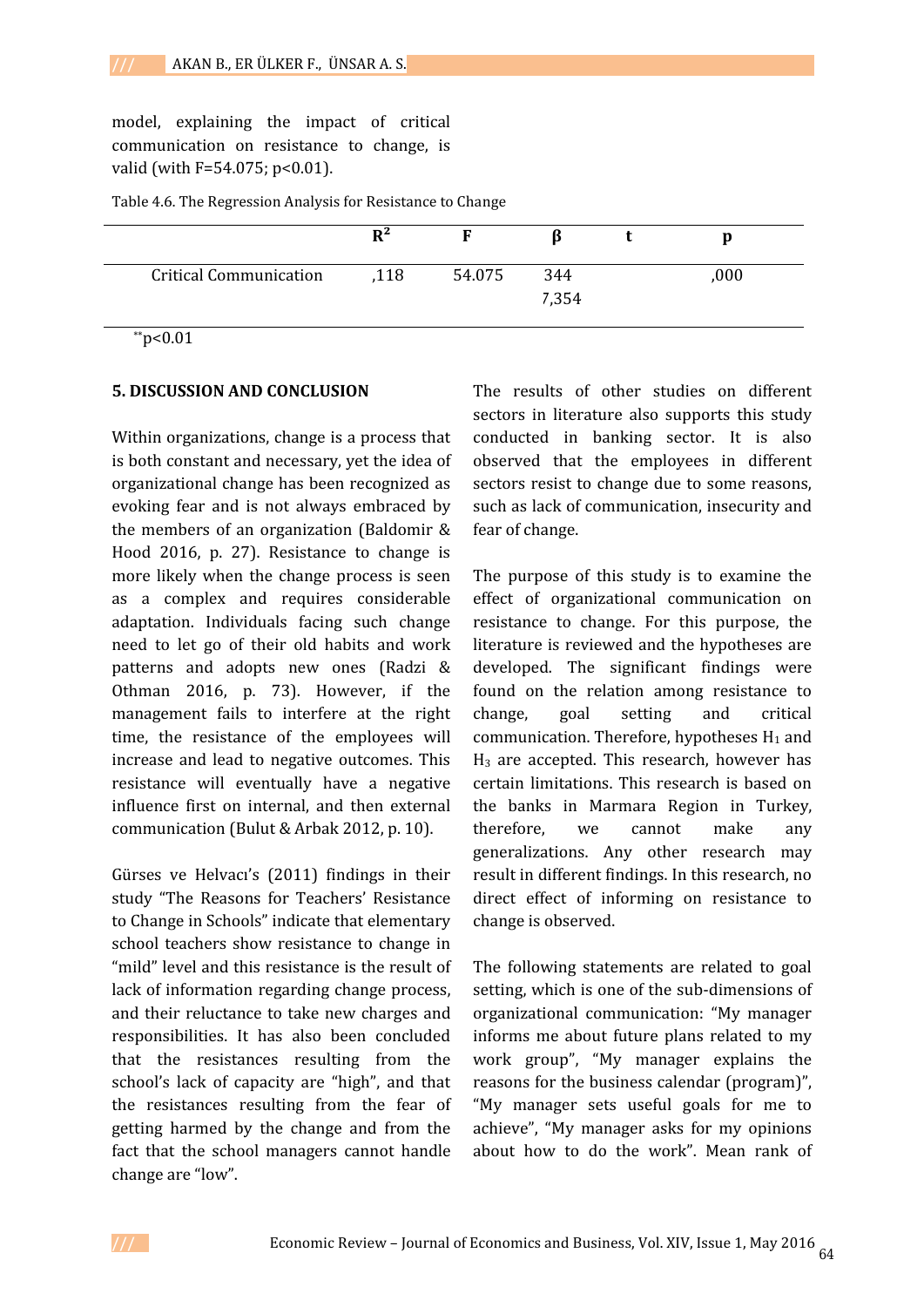"goal-setting" dimension in state banks is relatively low comparing to that

of private banks. In this case, informing the employees regarding their future plans and goals is more prioritized in private banks than in state banks.

The following statements are related to critical communication, which is one of the sub-dimensions of organizational communication: "My manager criticizes the way I do my job in front of others", "My manager has a critical approach towards my personality", "When I believe the instructions of my manager are wrong/misleading, I begin to interrogate". Mean rank of "critical communication" dimension in state banks is relatively low comparing to that of private banks. Thus, it may be concluded that the are changes in work plans", "I feel uncomfortable when I think about getting used to new rules", "I never change my work flow plans once I prepare them", "My opinions never change in time, on the contrary, they are pretty consistent". The fact that the employees in public sector are not afraid of losing their jobs or accommodating themselves to changes may result in less resistance to change.

Both practitioners and scientists agree that organizational change communication is the most effective strategy to improve employee adjustment to change, little is known about how change communication enhances more proactive employee reactions to change (Petrou et al. 2016, p. 1). The employees should be ready for change before any changes occur in the organization. This idea should be insinuated in time by empathizing with the employees, by reassuring and informing them, and by laying emphasis on life-long learning and on the fact that change is a part of everyday life. In short, effective communication with the employees will eliminate their prejudices against change and significantly reduce their resistance to change.

private bank employees and managers are more critical and interrogative than the state bank employees regarding the subjects related to their jobs and organizations. Although personal or professional criticism of the employees is more common in private banks, it may also be concluded that the employees have more power to interrogate and express the incorrect practices than the state bank employees.

The fact that the mean rank of the following statements are higher in private bank employees than the state bank employees may be interpreted as the private bank employees resist to change more than state bank employees: "I feel insecure about the process of change", "the changes in my work place would bother me", "I feel stressed when there Future researches can be conducted with different and larger samples. Additionally, it is possible to compare different sectors. This can be accepted as a limitation for our study. On the other hand, we believe that our findings may contribute to the management literature and future studies. In this context, the effect of organizational communication towards organizational learning can be examined the same or different sectors.

# **References**

- 1. Abdel-Ghany, M. M. M. (2014). Readiness for Change, Change Beliefs and Resistance to Change of Extension<br>Personnel in the New Valley Personnel in the New Valley Governorate about Mobile Extension, *Annals of Agricultural Sciences*, 59(2), pp. 297-303.
- 2. Altındiş, M., Altındiş, S. & Saylı, H. (2011). Sağlık Profesyonellerinin<br>Değişim Sürecindeki Tutumlarını Sürecindeki Belirlemeye Yönelik Bir Araştırma, *Zonguldak Karaelmas Üniversitesi Sosyal Bilimler Dergisi*, 7(14), ss. 75- 93.
- 3. Altunışık, R., Coşkun R., Bayraktaroğlu,<br>S. & Yıldırım E. (2012). Sosyal S. & Yıldırım E. (2012). *Sosyal Bilimlerde Araştırma Yöntemleri SPSS*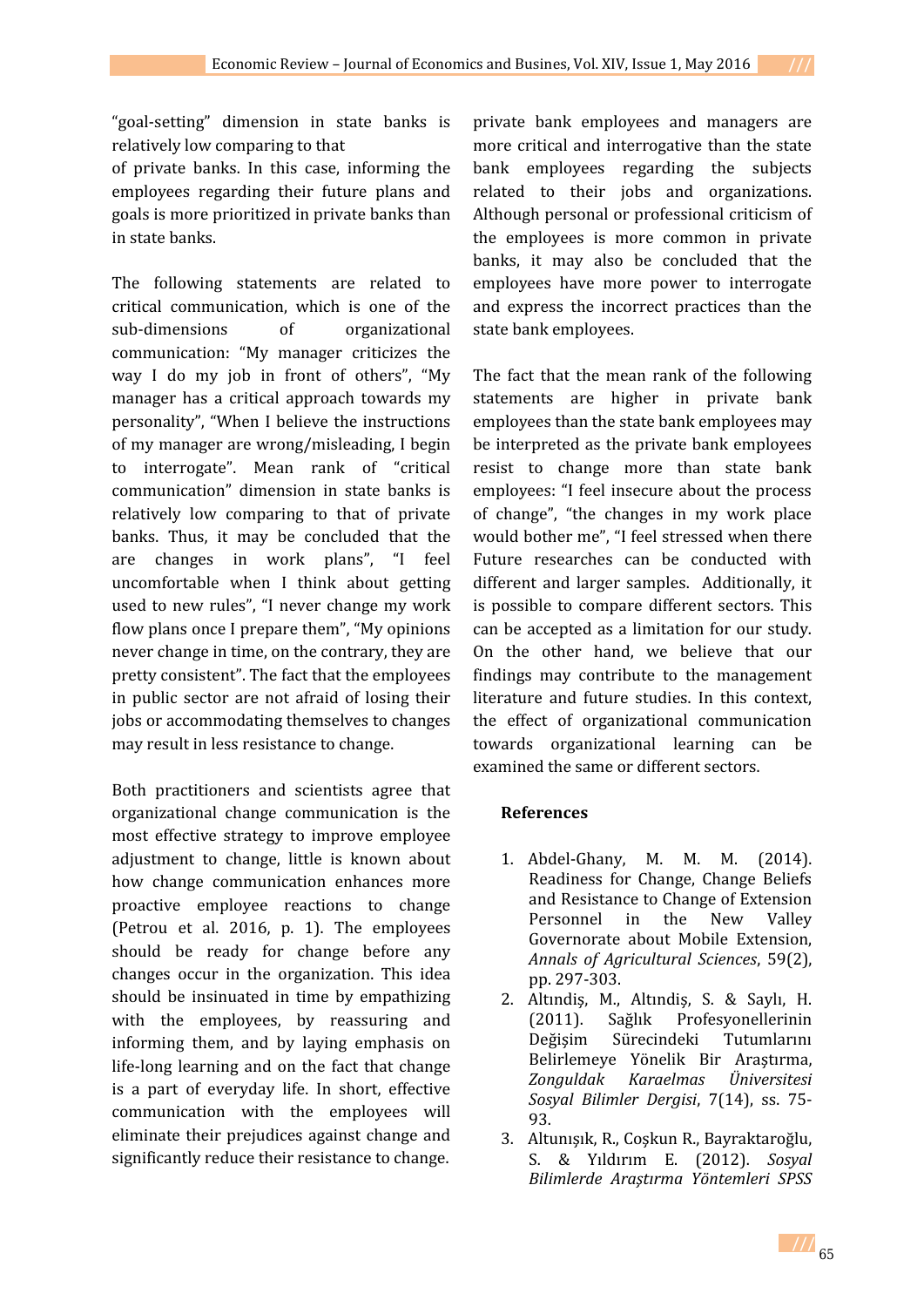*Uygulamalı*, 7. Baskı, Sakarya Yayıncılık, Sakarya.

- 4. Baldomir, J. & Hood, J. P. (2016). Servant Leadership as a Framework<br>for Organizational Change. Organizational *International Leadership Journal, 8*(1), pp. 27–41.
- 5. Barnard, M., & Stoll, N. (2010). *Organizational Change Management: A Rapid Literature Review*. Centre for Understanding Behaviour University of Bristol: Australia.<br>Bulut, C. & Arbak, H. (2012).
- 6. Bulut, Ç. & Arbak, H. (2012). İnovasyon, Direnç ve İletişim: Kavramsal Bir *Yenileşim, İnovasyon Dünyasına Bir Yolculuk. EGİAD Yayınları,* İzmir, ss. 5- 19.
- 7. Çapraz, B. (2009). *Örgütsel Değişim: Çok Boyutlu Bir Model Önerisi, Doktora Tezi,* Ege Üniversitesi Sosyal Bilimler Enstitüsü, İzmir.
- 8. Çolakoğlu, M. (2005). Eğitim Örgütlerinde Değişim ve Liderlik, *Hasan Ali Yücel Eğitim Fakültesi Dergisi, 1, ss. 63-77.*<br>Demirtas. M. (2010).
- 9. Demirtaş, M. (2010). Örgütsel İletişimin Verimlilik ve Etkinliğinde Yararlanılan İletişim Araçları ve Halkla İlişkiler Filmleri Örneği, *Marmara Üniversitesi İİBF Dergisi*, 28(1), ss. 411- 444.
- 10. Dent, E. B. & Goldberg, S. G. (1999). Challenging Resistance to Change, *The Journal of Applied Behavioral Science*, 35(1), pp. 25-42.
- 11. Doyle, M. (1995). Organizational Transformation and Renewal: A Case<br>for Reframing Management ng Management<br>*Personnel Review.* Development, *Personnel Review,* Vol.24, No.6, pp. 6-18.
- 12. Ford, J. D., Ford, L. W. & D'Amelio, A. (2008). Resistance to Change: The Rest of the Story, *Academy of Management Review*, 33(2), pp. 362– 377.
- 13. Grubbs, B. W. A. (2001). Community of<br>Voices: Using Allegory as an Allegory Interpretive Device in Action Research<br>on Organizational Change. Organizational Research Methods, 4(4), pp. 376–392.
- 14. Güçlü, N. & Şehitoğlu, E. T. (2006). Örgütsel Değişim Yönetimi, *Atatürk Üniversitesi Kazım Karabekir Eğitim Fakültesi Dergisi*, (13), ss. 240-254.
- 15. Gürses, G. & Helvacı, M.A. (2011). Öğretmenlerin Okullarda Değişime Karşı Direnme Nedenleri, *Uluslararası İnsan Bilimleri Dergisi*, 8(1), ss. 1540- 1563.
- 16. Husain, Z. (2013). Effective<br>Communication Brings Successful Communication Organizational Change. *The Business & Management Review*, 3(2), pp. 43-50.
- 17. Islam, M. A., Ali, A. J. & Wafi, S.M.S. (2010). Resistance to Change among First Line Managers in Multinational<br>Organizations in Malaysia, International Review of Business *Research Papers*, Vol. 6, No. 4, pp. 232- 245.
- 18. Kalaycı, Ş. (2010): *SPSS Uygulamalı Çok Değişkenli İstatistik Teknikleri*, 5. Baskı, Asil Yayın Dağıtım, İstanbul.
- 19. Karcıoğlu, F., Timuroğlu K., Çınar O. (2009). Örgütsel İletişim ve İş Tatmini İlişkisi Bir Uygulama, *Yönetim/İstanbul Üniversitesi İşletme Fakültesi İşletme İktisadı Enstitüsü Dergisi*, 20(63), ss. 59-76.
- 20. Kerman, U. & Öztop, S. (2014) Kamu Çalışanlarının Örgü<br>Direncini Etkileven Uygulamalar, *Mehmet Akif Ersoy Üniversitesi Sosyal Bilimler Enstitüsü Dergisi*, 6 (10), ss. 1- 20.
- 21. Kozak, Akoğlan, M. & Genç, V. (2014). Değişim Sürecinde Ortaya Çıkan nede Duyguların<br>Önemi: Hizmet Yönetiminin Önemi: Hizmet İşletmeleri Açısından Bakış, *Optimum Ekonomi ve Yönetim Bilimleri Dergisi*, 1(2), ss. 81-92.
- 22. Lozano, R., Ceulemans, K., & Seatter, C. S. (2015). Teaching Organizational<br>Change Management for Management for<br>Designing and Sustainability: Delivering a Course at the University of Leeds to Better Prepare Future Sustainability Change Agents, *Journal of Cleaner Production*, *106*, pp. 205- 215.
- 23. Lunenburg, F. C. (2010). Forces Forand Resistanceto Organizational Change, *National Forum of Educational*